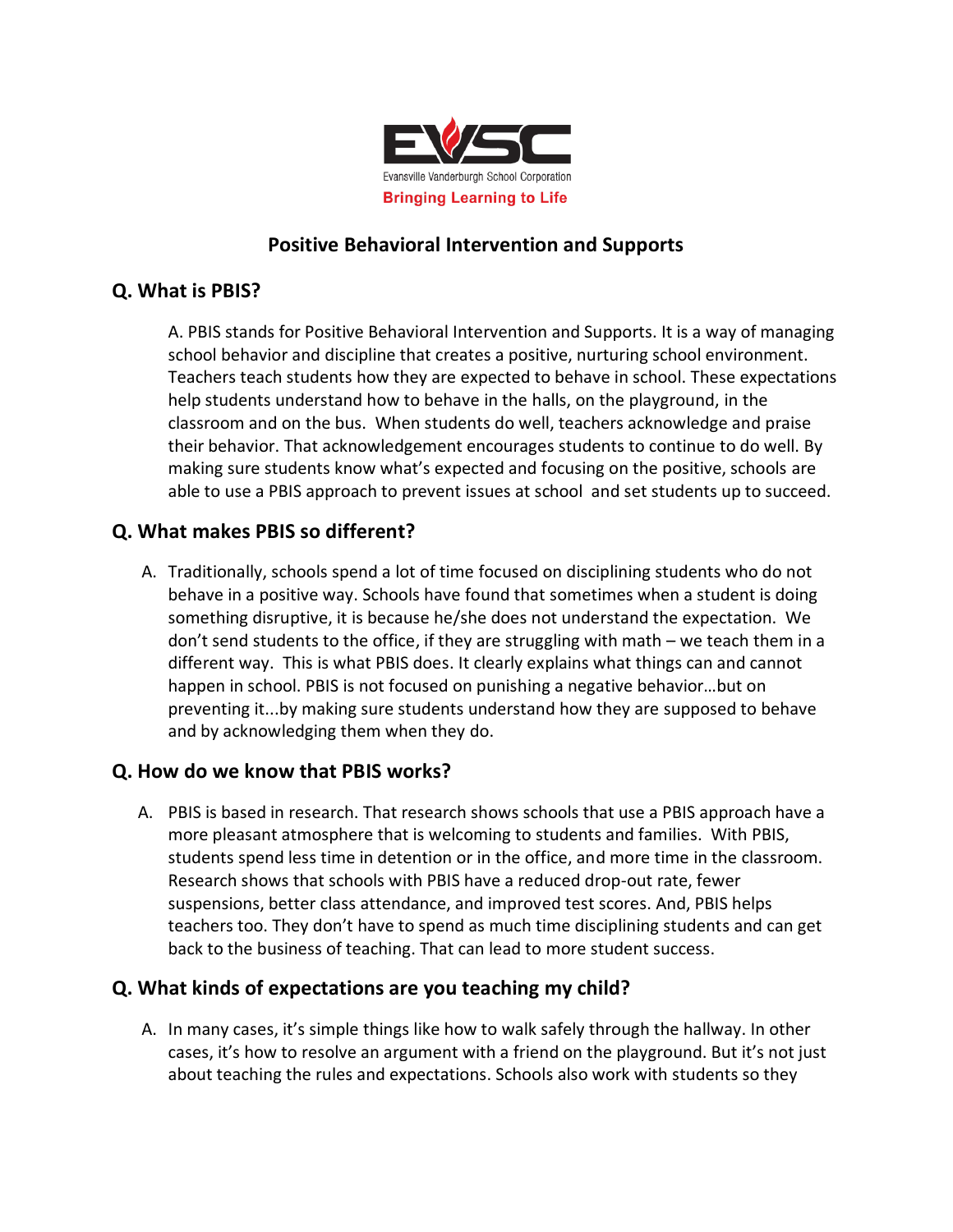develop the skills they need to respond to situations in positive, productive ways. This can help them not only in the classroom, but in life.

#### **Q. Why is it important to teach students expectations?**

A. It's like having a new job and not knowing what you are supposed to do.

Research shows when schools take time to explain to students how and why they need to behave a certain way and teach them the skills they need to follow through, they encourage those behaviors in their students. And research shows when schools recognize and acknowledge positive behaviors, students will repeat them. That's like getting a raise at your job…you feel proud inside and want to continue to do your best.

# **Q. What happens when students don't behave appropriately?**

A. That's where the "Intervention and Supports" part of PBIS comes in. Interventions and supports are additional programs and resources that can help students learn and grow.

Most students will do well with the PBIS training. But research shows that some students will need additional support. School staff will work to figure out why. Sometimes students simply don't understand expectations. In these cases, school staff will work with them to make sure they do. In other cases, children need more skills to be able to do their best in the classroom. School staff will work to put interventions in place to help them develop those skills.

In some instances, a student may need even more support to succeed, and the school may partner with a community agency to provide interventions for that student.

# **Q. What about students who may be struggling, but their classroom behavior is not an issue?**

A. In some instances, we can recognize that a student is struggling. In other cases, it's not so clear. With PBIS, we screen all of our students to track how they are doing with their behavior. The screening test is good at helping us identify all students who are struggling, so we can provide the help and interventions they need.

# **Q. Why is EVSC adopting PBIS?**

A. The PBIS approach of teaching and recognizing behavior is part of a new process at EVSC called Response to Intervention or RTI.

The idea behind RTI is to provide what students need to succeed both academically and behaviorally. If they need more support, we provide more and we continuously track how students are doing using screening tests. With PBIS, all students receive training in behavior. For students who need extra training, support, or interventions we can provide them in a coordinated way.